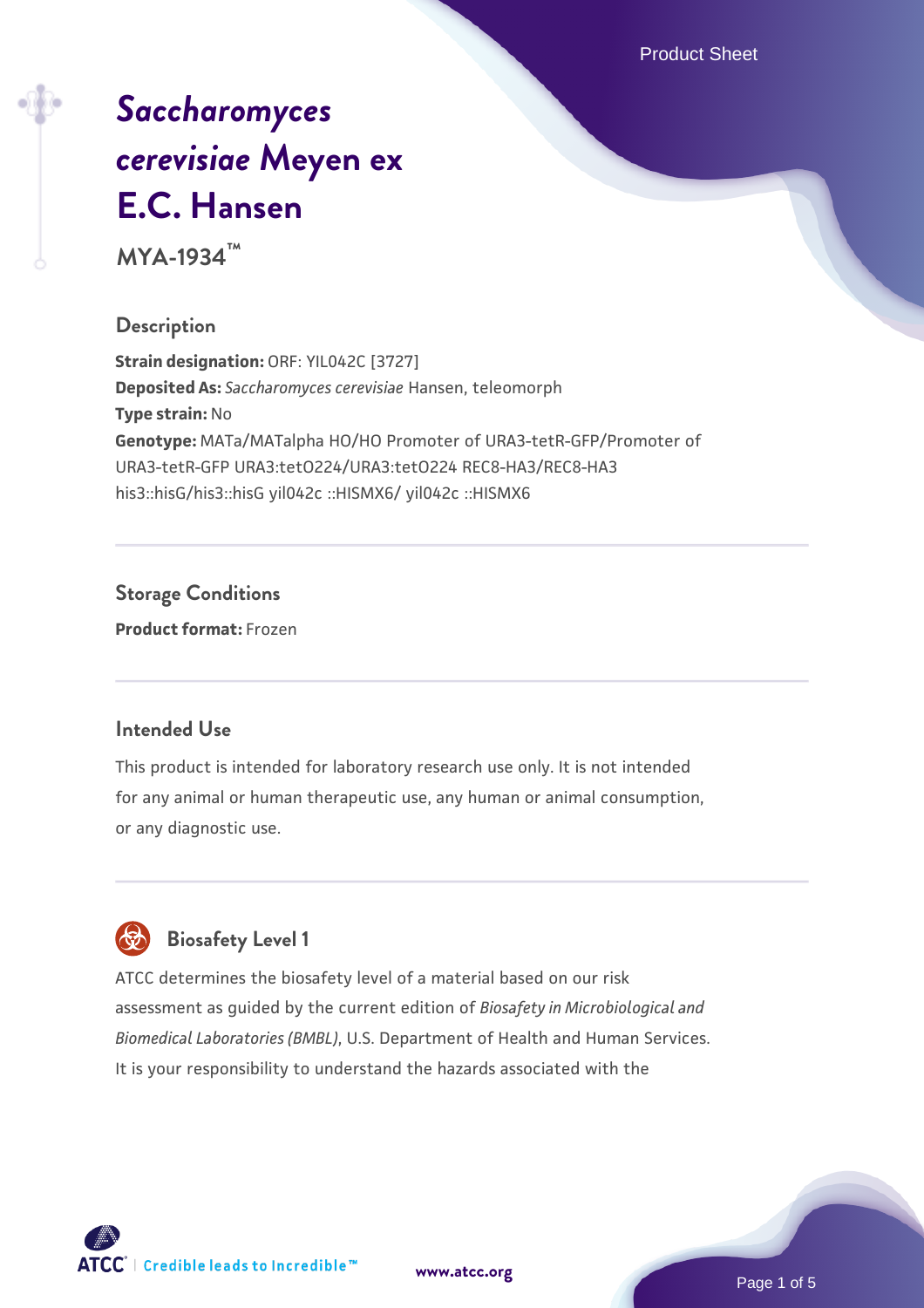material per your organization's policies and procedures as well as any other applicable regulations as enforced by your local or national agencies.

ATCC highly recommends that appropriate personal protective equipment is always used when handling vials. For cultures that require storage in liquid nitrogen, it is important to note that some vials may leak when submersed in liquid nitrogen and will slowly fill with liquid nitrogen. Upon thawing, the conversion of the liquid nitrogen back to its gas phase may result in the vial exploding or blowing off its cap with dangerous force creating flying debris. Unless necessary, ATCC recommends that these cultures be stored in the vapor phase of liquid nitrogen rather than submersed in liquid nitrogen.

## **Certificate of Analysis**

For batch-specific test results, refer to the applicable certificate of analysis that can be found at www.atcc.org.

#### **Growth Conditions**

**Medium:**  [ATCC Medium 1245: YEPD](https://www.atcc.org/-/media/product-assets/documents/microbial-media-formulations/1/2/4/5/atcc-medium-1245.pdf?rev=705ca55d1b6f490a808a965d5c072196) **Temperature:** 25°C

#### **Notes**

Additional information on this culture is available on the ATCC web site at [www.atcc.org.](http://www.atcc.org/)



**[www.atcc.org](http://www.atcc.org)**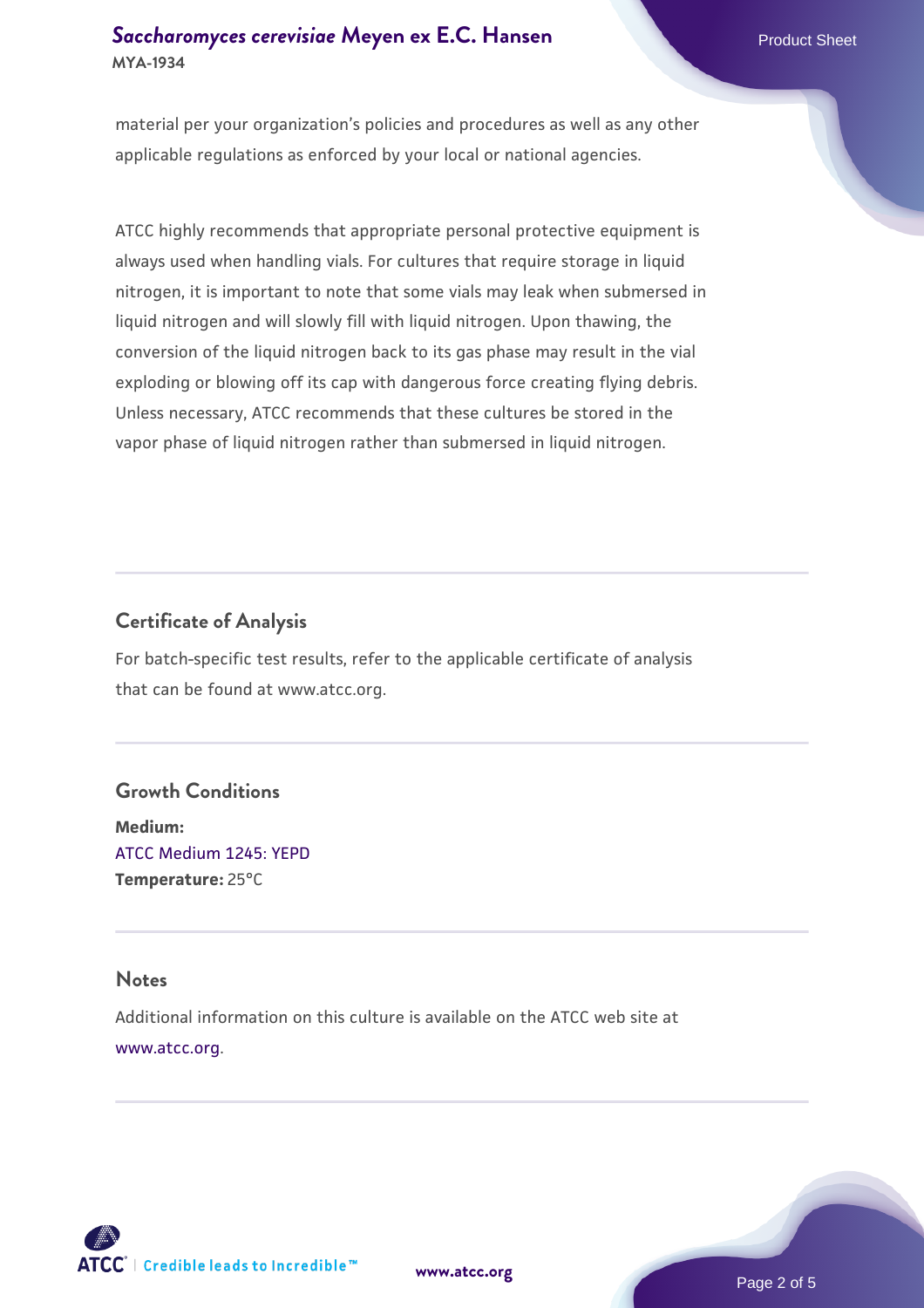## **Material Citation**

If use of this material results in a scientific publication, please cite the material in the following manner: *Saccharomyces cerevisiae* Meyen ex E.C. Hansen (ATCC MYA-1934)

#### **References**

References and other information relating to this material are available at www.atcc.org.

## **Warranty**

The product is provided 'AS IS' and the viability of ATCC® products is warranted for 30 days from the date of shipment, provided that the customer has stored and handled the product according to the information included on the product information sheet, website, and Certificate of Analysis. For living cultures, ATCC lists the media formulation and reagents that have been found to be effective for the product. While other unspecified media and reagents may also produce satisfactory results, a change in the ATCC and/or depositor-recommended protocols may affect the recovery, growth, and/or function of the product. If an alternative medium formulation or reagent is used, the ATCC warranty for viability is no longer valid. Except as expressly set forth herein, no other warranties of any kind are provided, express or implied, including, but not limited to, any implied warranties of merchantability, fitness for a particular purpose, manufacture according to cGMP standards, typicality, safety, accuracy, and/or noninfringement.

#### **Disclaimers**



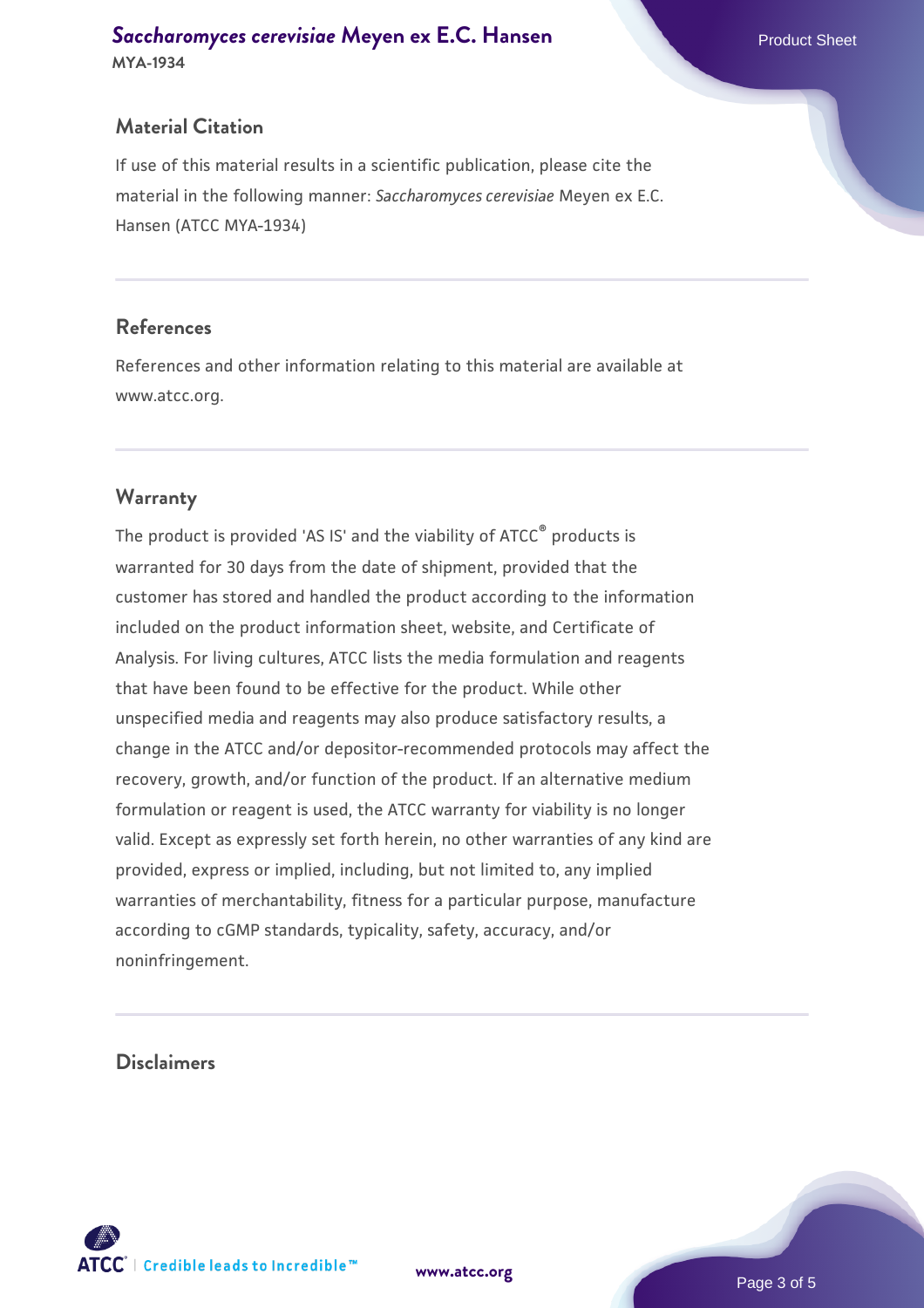This product is intended for laboratory research use only. It is not intended for any animal or human therapeutic use, any human or animal consumption, or any diagnostic use. Any proposed commercial use is prohibited without a license from ATCC.

While ATCC uses reasonable efforts to include accurate and up-to-date information on this product sheet, ATCC makes no warranties or representations as to its accuracy. Citations from scientific literature and patents are provided for informational purposes only. ATCC does not warrant that such information has been confirmed to be accurate or complete and the customer bears the sole responsibility of confirming the accuracy and completeness of any such information.

This product is sent on the condition that the customer is responsible for and assumes all risk and responsibility in connection with the receipt, handling, storage, disposal, and use of the ATCC product including without limitation taking all appropriate safety and handling precautions to minimize health or environmental risk. As a condition of receiving the material, the customer agrees that any activity undertaken with the ATCC product and any progeny or modifications will be conducted in compliance with all applicable laws, regulations, and guidelines. This product is provided 'AS IS' with no representations or warranties whatsoever except as expressly set forth herein and in no event shall ATCC, its parents, subsidiaries, directors, officers, agents, employees, assigns, successors, and affiliates be liable for indirect, special, incidental, or consequential damages of any kind in connection with or arising out of the customer's use of the product. While reasonable effort is made to ensure authenticity and reliability of materials on deposit, ATCC is not liable for damages arising from the misidentification or misrepresentation of such materials.

Please see the material transfer agreement (MTA) for further details regarding the use of this product. The MTA is available at www.atcc.org.

## **Copyright and Trademark Information**

© ATCC 2021. All rights reserved.